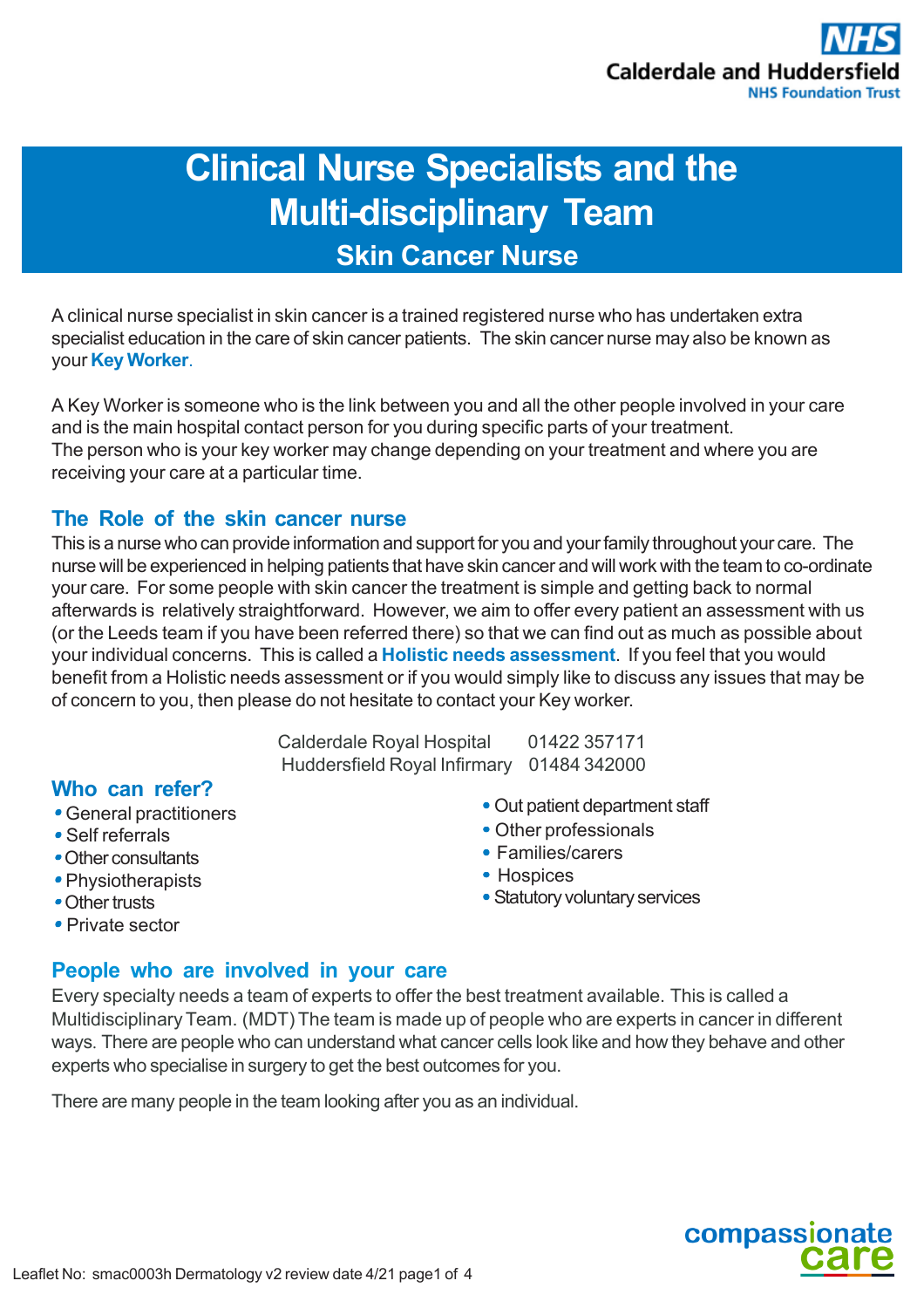### **The role of the MDT**

Your MDT meets every two weeks. Your case will be discussed by the team when you are diagnosed so that we can plan your treatment. In addition, we will discuss your case again when your surgery is complete to ensure that the skin cancer has been adequately treated and to plan your follow up. If you develop any evidence of recurrence or further new lesions throughout your follow up these will also be bought to the meeting by one of the professionals in your team in order to discuss and make a further plan of action.

## **Members of the MDT**

#### **Consultant Dermatologist**

This is a senior doctor who specialises in treating patient with different types of skin problems including skin cancer. The dermatology doctors in the team are: Dr Z Nie Dr N Tyrogalas

#### **Consultant Surgeons**

Surgeons are hospital doctors who are experts in surgery to correct damage to the skin and removal of skin lesions including skin cancer. The surgeon you see will be an expert in treating skin cancer in a particular area of the body. Your surgeon may be a Plastic surgeon, a Maxillo-Facial surgeon or an Ophthalmologist if your skin cancer is near your eye for example.

#### **Maxillofacial surgeons include:**

Mr Paul Chambers Mr David Sutton Mr Oktseloglou Mr Sandhu

#### **Ocular Plastic Surgeons Include:**

Mr Gbemi Oworu Miss Ruby Lagnado

#### **Plastics surgeons Include:**

Mr Akhtar Ms Carbone

#### **Pathologist**

This doctor is an expert in looking at cancer cells under the microscope and details how they are behaving for the MDT to make a decision regarding your treatment plans.

The doctor in our team is: Dr Richard Knights

#### **Skin Cancer Nurse Consultant/ Clinical Nurse specialist**

These nurses can provide information and support for you and your family throughout your care. The nurse will be experienced in helping patients that have skin cancer and will work with the team to co-ordinate your care. I n addition, it is likely that your follow up will be provided by the nurse consultant or specialist nurse.

Nurse members include:

| Lesley Green 01484 343374                                         | email: Lesley.green@cht.nhs.uk      |  |
|-------------------------------------------------------------------|-------------------------------------|--|
| Jayne Oates 01484 343376                                          | email: jayne.oates@cht.nhs.uk       |  |
| Natalie Macdonald 01484 343375                                    | email: natalie.macdonald@cht.nhs.uk |  |
| Leaflet No: smac0003h Dermatology v2 review date 4/21 page 2 of 4 |                                     |  |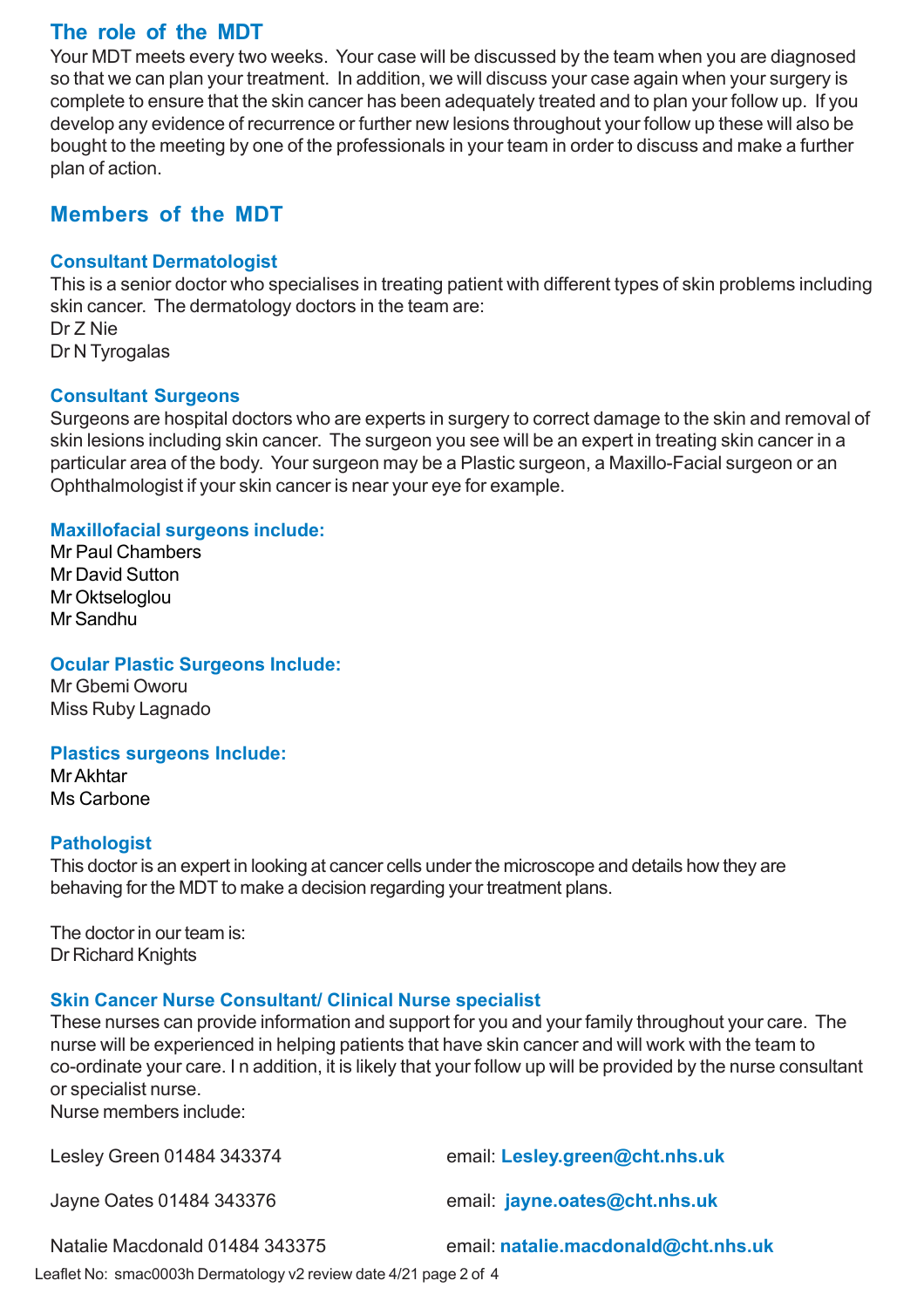## **Other specialists**

Sometimes your treatment will mean that you need to attend another hospital. Occasionally we may need to ask the Leeds team to see you for specialist advice and therefore you may see a Surgeon or Dermatologist at St James Hospital or Chapel Allerton Hospital in Leeds. If you need radiotherapy, that treatment is only available at St James Hospital Leeds. We may be able to arrange transport to these hospitals.

Depending on your treatment plan, you may meet other professional and specialists needed in your care. These can include District nurses, Radiographers, sonographers (Ultra sound), Lymphodema specialist nurses, benefits advice, counselling and other Macmillan Nurses.

## **Your Skin cancer team**

| <b>Consultant Dermatologist</b>     |                 |
|-------------------------------------|-----------------|
| Name:                               | Contact number: |
| <b>Consultant Surgeon</b>           |                 |
| Name:                               |                 |
| Specialty:                          | Contact number: |
| <b>Skin Cancer Specialist Nurse</b> |                 |
| Name:                               | Contact number: |
| <b>Key Worker</b>                   |                 |

Name: Contact number:

If you have any questions or do not understand anything you have heard or been told, please contact either your named specialist Nurse or the Consultant who care you are under.

## **Other useful numbers:**

Dermatology department 01422 224154 Plastic surgery department 01484 355397/347313 Maxillofacial surgery department 01484 342548 Ophthalmology 01484 343221

## **Macmillan Information Centre**

When you are affected by cancer, having the right kind of information at the right time is essential.

#### **If you have concerns about:**

- *•* Finance *•* Need emotional support
- *•* Feel that family members need support. *•* Or have any practical issues at home.
- 

The Jayne Garforth Cancer Information Centre in the Macmillian unit at Calderdale Royal Hospital and The Cancer Information Resource Room within the Greenlea Unit at Huddersfield Royal